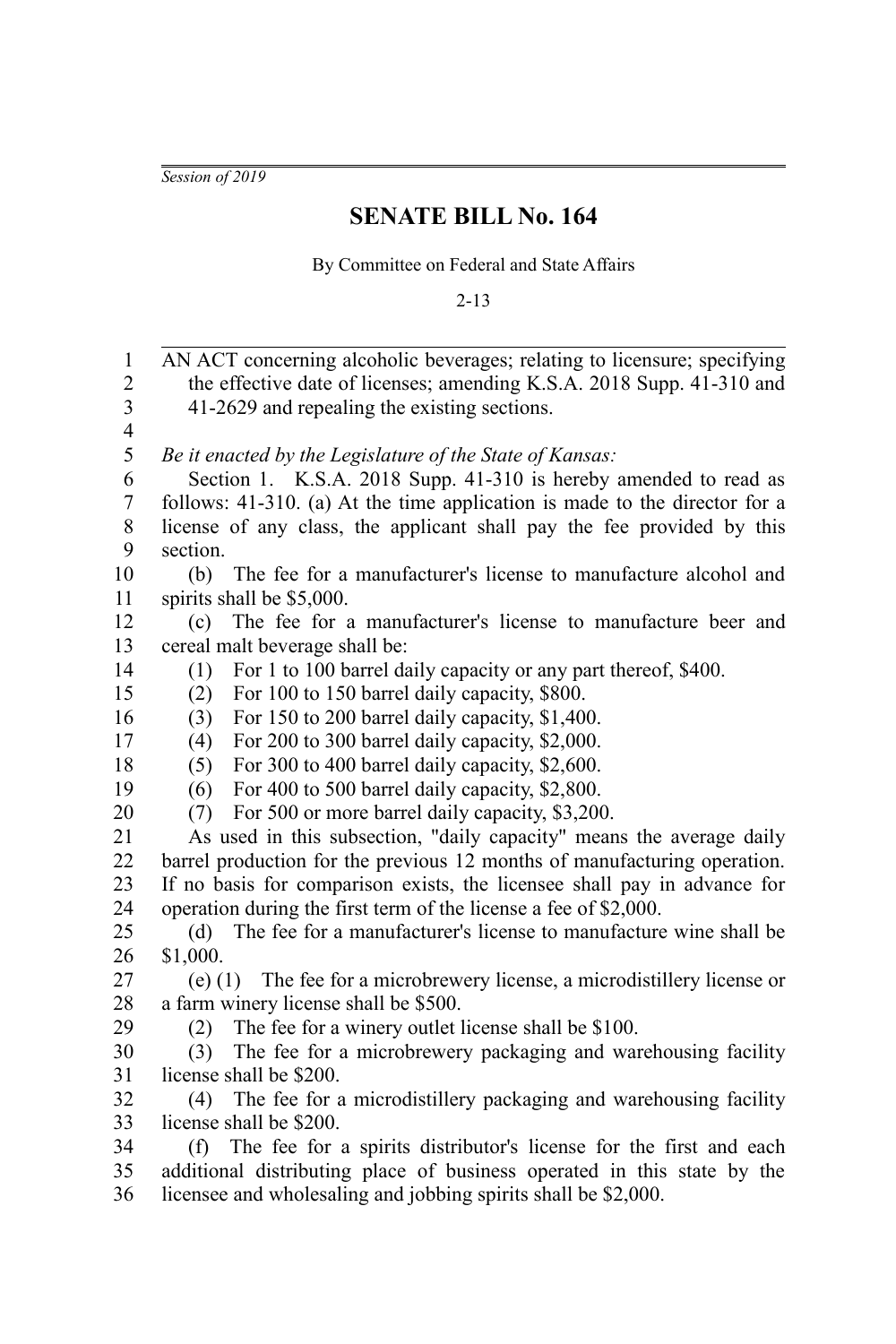(g) The fee for a wine distributor's license for the first and each additional distributing place of business operated in this state by the licensee and wholesaling and jobbing wine shall be \$2,000. 1 2 3

(h) The fee for a beer distributor's license, for the first and each additional wholesale distributing place of business operated in this state by the licensee and wholesaling or jobbing beer and cereal malt beverage shall be \$2,000. 4 5 6 7 8

- (i) The fee for a nonbeverage user's license shall be:
- (1) For class 1, \$20. 9
- (2) For class 2, \$100. 10
- (3) For class 3, \$200. 11
- (4) For class 4, \$400. 12
	- (5) For class 5, \$1,000.

(j) In addition to the license fees prescribed by subsections (b), (c),  $(d)$ ,  $(f)$ ,  $(g)$ ,  $(h)$  and  $(i)$ : 14 15

(1) Any city in which the licensed premises are located may levy and collect a biennial occupation or license tax on the licensee in an amount not exceeding the amount of the license fee required to be paid under this act to obtain the license, but no city shall impose an occupation or privilege tax on the licensee in excess of that amount; and 16 17 18 19 20

(2) any township in which the licensed premises are located may levy and collect a biennial occupation or license tax on the licensee in an amount not exceeding the amount of the license fee required to be paid under this act to obtain the license, but no township shall impose an occupation or privilege tax on the licensee in excess of that amount; the township board of the township is authorized to fix and impose the tax and the tax shall be paid by the licensee to the township treasurer, who shall issue a receipt therefor to the licensee and shall cause the tax paid to be placed in the general fund of the township. 21 22 23 24 25 26 27 28 29

30

13

(k) The fee for a retailer's license shall be \$500.

31

(l) In addition to the license fee prescribed by subsection (k):

(1) Any city in which the licensed premises are located may levy and collect a biennial occupation or license tax on the licensee in an amount not less than \$200 nor more than \$600, but no other occupation or excise tax or license fee shall be levied by any city against or collected from the licensee; and 32 33 34 35 36

(2) any township in which the licensed premises are located may levy and collect a biennial occupation or license tax on the licensee in an amount not less than \$200 nor more than \$600; the township board of the township is authorized to fix and impose the tax and the tax shall be paid by the licensee to the township treasurer, who shall issue a receipt therefor to the licensee and shall cause the tax paid to be placed in the general fund of the township. 37 38 39 40 41 42 43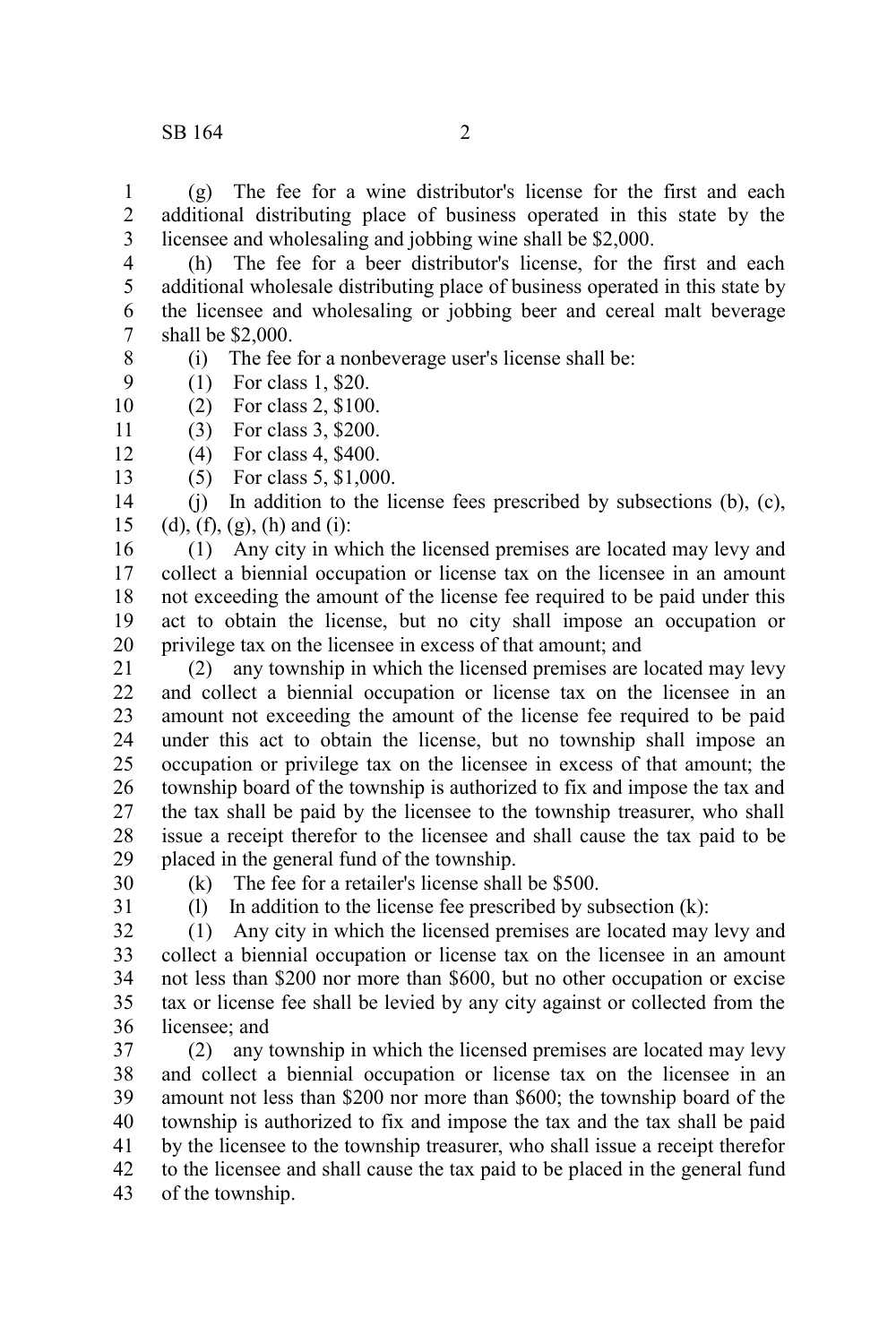(m) The license term for a license shall commence on the date the license is issued by the director *effective date as specified on the license* and shall end two years after that date. The director may, at the director's sole discretion and after examination of the circumstances, extend the license term of any license for not more than 30 days beyond the date such license would expire pursuant to this section. Any extension of the license term by the director pursuant to this section shall automatically extend the due date for payment by the licensee of any occupation or license tax levied by a city or township pursuant to this section by the same number of days the director has extended the license term. 1 2 3 4 5 6 7 8 9 10

Sec. 2. K.S.A. 2018 Supp. 41-2629 is hereby amended to read as follows: 41-2629. (a) A class B club, drinking establishment, public venue or caterer's license shall be issued for a term not to exceed two years-after issuance *commencing on the effective date as specified on the license*, except as otherwise provided by law, unless sooner suspended or revoked as provided in this act. 11 12 13 14 15 16

(b) The director may, at the director's sole discretion and after examination of the circumstances, extend the license term of any license for not more than 30 days beyond such date the license would expire pursuant to this section. Any extension of the license term by the director pursuant to this section shall automatically extend the due date for payment by the licensee of any occupation or license tax levied by a city or township pursuant to K.S.A. 41-2622, and amendments thereto, by the same number of days the director has extended the license term. 17 18 19 20 21 22 23 24

(c) A class B club, drinking establishment, public venue or caterer's license shall be purely a personal privilege and shall not constitute property, nor shall it be subject to attachment, garnishment or execution, nor shall it be alienable or transferable, voluntarily or involuntarily, or subject to being encumbered or hypothecated. A class B club, drinking establishment, public venue or caterer's license shall not descend by the laws of testate or intestate devolution but shall cease or expire upon the death of the licensee subject to subsection (d). 25 26 27 28 29 30 31 32

(d) An executor, administrator or representative of the estate of any deceased holder of a class B club, drinking establishment, public venue or caterer's license, or the trustee of any insolvent or bankrupt class B club, drinking establishment, public venue or caterer's license may continue the licensee's business under order of the appropriate court and may exercise the privilege of the deceased, insolvent or bankrupt licensee after the death of such licensee or after such insolvency or bankruptcy until the expiration of such license, but in no case longer than one year after the death, insolvency or bankruptcy of such licensee. 33 34 35 36 37 38 39 40 41

(e) When the licensee pays the full amount of the license fee upon application and is prevented from operating under such license in 42 43